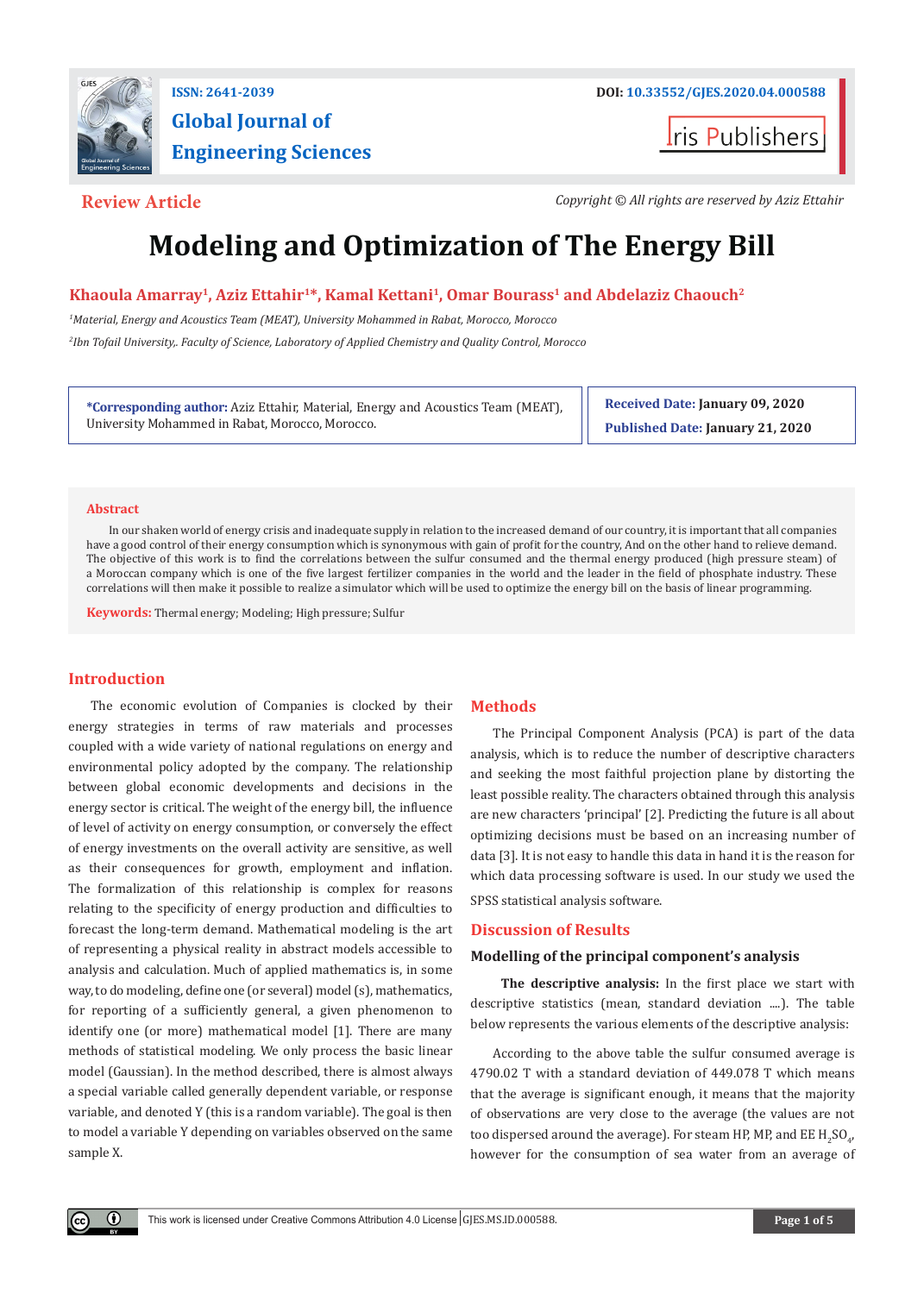616,090.61 and a standard deviation of 58,755.744 shows that the values are dispersed around the average.

**Correlations table:** We then study the correlation between the different variables. The table 2 represents the correlations between the various input-output sulfuric plants. This is the correlation matrix that gives an insight into the relationship between pairwise variables. Note that all correlations are positive (all variables vary in the same direction) which means that characters are considered correlated. There are strong positive correlations around 0.987 and 0.828 respectively between HP steam, MP steam and sulfuric acid production, which explain the influence of  $\rm{H_2SO_4}$  production on HP and PM steam production and thus the power generation platform. A strong positive correlation in the order of 0.816 between steam extraction and steam HP production which explains why it has less losses in steam extraction.

**Table 1:** Descriptive statistics.

|                    |                                                                             | <b>The Cadence</b>                                     | Seawater $(m^3)$  | <b>Consumed</b><br><b>Sulfur</b> | HP Steam (T) | <b>MP Steam (T)</b> | H <sub>2</sub> SO <sub>4</sub> T(T) | E.E (MWH) |
|--------------------|-----------------------------------------------------------------------------|--------------------------------------------------------|-------------------|----------------------------------|--------------|---------------------|-------------------------------------|-----------|
| N                  | <b>Valid</b>                                                                | 184                                                    | 184               | 184                              | 184          | 184                 | 184                                 | 184       |
|                    | <b>Missing</b>                                                              | $\bf{0}$                                               | $\bf{0}$          | $\bf{0}$                         | $\bf{0}$     | $\bf{0}$            | $\bf{0}$                            | $\bf{0}$  |
|                    | 616090,61<br>.91630503145<br>4790,02<br>10,605,819<br>62,401,115<br>Average |                                                        | 14569,25          | 87,584                           |              |                     |                                     |           |
| Standard-deviation |                                                                             | .085814903535                                          | 58,755,744        | 449.078                          | 91,867,748   | 94.796.687          | 1,364,457                           | 80,781    |
| Variance           |                                                                             | ,007                                                   | 3,452,237,416,796 | 201671,09                        | 843968,32    | 898,641,179         | 1861742,8                           | 65,255    |
| Minimum            |                                                                             | ,433459119                                             | 458300            | 2266                             | 5527,00      | 2636,00             | 6892                                | 66,4      |
| Maximum            |                                                                             | 5628<br>8557,00<br>12278,00<br>1,076,666,667<br>724900 |                   | 17119                            | 100,9        |                     |                                     |           |
| Percentiles        | 25                                                                          | .85397798775                                           | 566250,00         | 4462,50                          | 99,550,000   | 55,067,500          | 13578.25                            | 79,625    |
|                    | 50                                                                          | .91012578600                                           | 618252.00         | 4759,00                          | 10,450,000   | 62.445.000          | 14471.00                            | 90,650    |
|                    | 75                                                                          | 10,067,767,297                                         | 662194.00         | 5265,50                          | 11,498,250   | 70.080.000          | 16007.75                            | 94,400    |

**Table 2:** The correlation between the different variables.

|                    |                     | <b>The Cadence</b> | Seawater $(m^3)$ | <b>Consumed Sulfur</b>                              | <b>HP</b> Steam<br>(T) | <b>MP Steam</b><br>(T) | $H_{2}SO_{4} (T)$                                                                                                     |              |
|--------------------|---------------------|--------------------|------------------|-----------------------------------------------------|------------------------|------------------------|-----------------------------------------------------------------------------------------------------------------------|--------------|
|                    | Pearson correlation | $\mathbf{1}$       | ,620**           | $1.000**$                                           | ,987**                 | $,828**$               | 1,000**                                                                                                               | $,674**$     |
| The cadence        | Sig. (Bilatérale)   |                    | .000             | .000                                                | ,000                   | ,000                   | ,000                                                                                                                  | ,000         |
|                    | $\mathbf N$         | 184                | 184              | 184                                                 | 184                    | 184                    | 184                                                                                                                   | 184          |
|                    | Pearson correlation | $.620**$           | $\mathbf{1}$     | $.618**$                                            | $.605**$               | ,482**                 | $.620**$                                                                                                              | $,717**$     |
| Seawater $(m^3)$   | Sig. (Bilatérale)   | ,000               |                  | ,000                                                | ,000                   | ,000                   | ,000                                                                                                                  | ,000         |
|                    | N                   | 184                | 184              | 184                                                 | 184                    | 184                    | 184                                                                                                                   | 184          |
|                    | Pearson correlation | $1.000**$          | $,618**$         | $\mathbf{1}$                                        | ,986**                 | ,829**                 | $1,000**$<br>,000<br>184<br>,987**<br>,000<br>184<br>,828**<br>.000<br>184<br>$\mathbf{1}$<br>184<br>$,674**$<br>,000 | $,673**$     |
| consumed<br>sulfur | Sig. (bilateral)    | .000               | .000             |                                                     | .000                   | .000                   |                                                                                                                       | ,000         |
|                    | ${\bf N}$           | 184                | 184              | 184                                                 | 184                    | 184                    |                                                                                                                       | 184          |
|                    | Pearson correlation | .987**             | $.605**$         | ,986**                                              | 1                      | ,816**                 |                                                                                                                       | ,675**       |
| $HP$ steam $(T)$   | Sig. (bilateral)    | 000,               | ,000             | ,000                                                |                        | ,000                   |                                                                                                                       | ,000         |
|                    | N                   | 184                | 184              | 184                                                 | 184                    | 184                    |                                                                                                                       | 184          |
|                    | Pearson correlation | .828**             | $,482**$         | $.829**$                                            | $,816**$               | $\mathbf{1}$           |                                                                                                                       | $,658**$     |
| MP steam (T)       | Sig. (bilateral)    | ,000               | .000             | .000                                                | .000                   |                        |                                                                                                                       | ,000         |
|                    | N                   | 184                | 184              | 184                                                 | 184                    | 184                    |                                                                                                                       | 184          |
|                    | Pearson correlation | $1.000**$          | $.620**$         | $1.000**$                                           | .987**                 | .828**                 | 184                                                                                                                   | $.674**$     |
| $H_2SO_4(T)$       | Sig. (bilateral)    | ,000               | ,000             | ,000                                                | ,000                   | ,000                   |                                                                                                                       | ,000         |
|                    | $\mathbf N$         | 184                | 184              | 184                                                 | 184                    | 184                    |                                                                                                                       | 184          |
|                    | Pearson correlation | $,674**$           | $,717**$         | $.673**$                                            | $,675**$               | $,658**$               |                                                                                                                       | $\mathbf{1}$ |
| E.E (MWH)          | Sig. (bilateral)    | ,000               | .000             | ,000                                                | ,000                   | ,000                   |                                                                                                                       |              |
|                    | N                   | 184                | 184              | 184                                                 | 184                    | 184                    |                                                                                                                       | 184          |
|                    |                     |                    |                  | **. Correlation is significant at 0.01 (bilateral). |                        |                        |                                                                                                                       |              |

It is also noted that there is a very high correlation between the consumed sulfur and sulfuric acid product it indicates that, for a good combustion and conversion absorption generates good production of sulfuric acid and vice versa. On the other hand, we

cannot estimate a correlation between the production of MP steam and the seawater consumption since our correlation coefficient is not sufficiently determinative which is of the order of 0.482.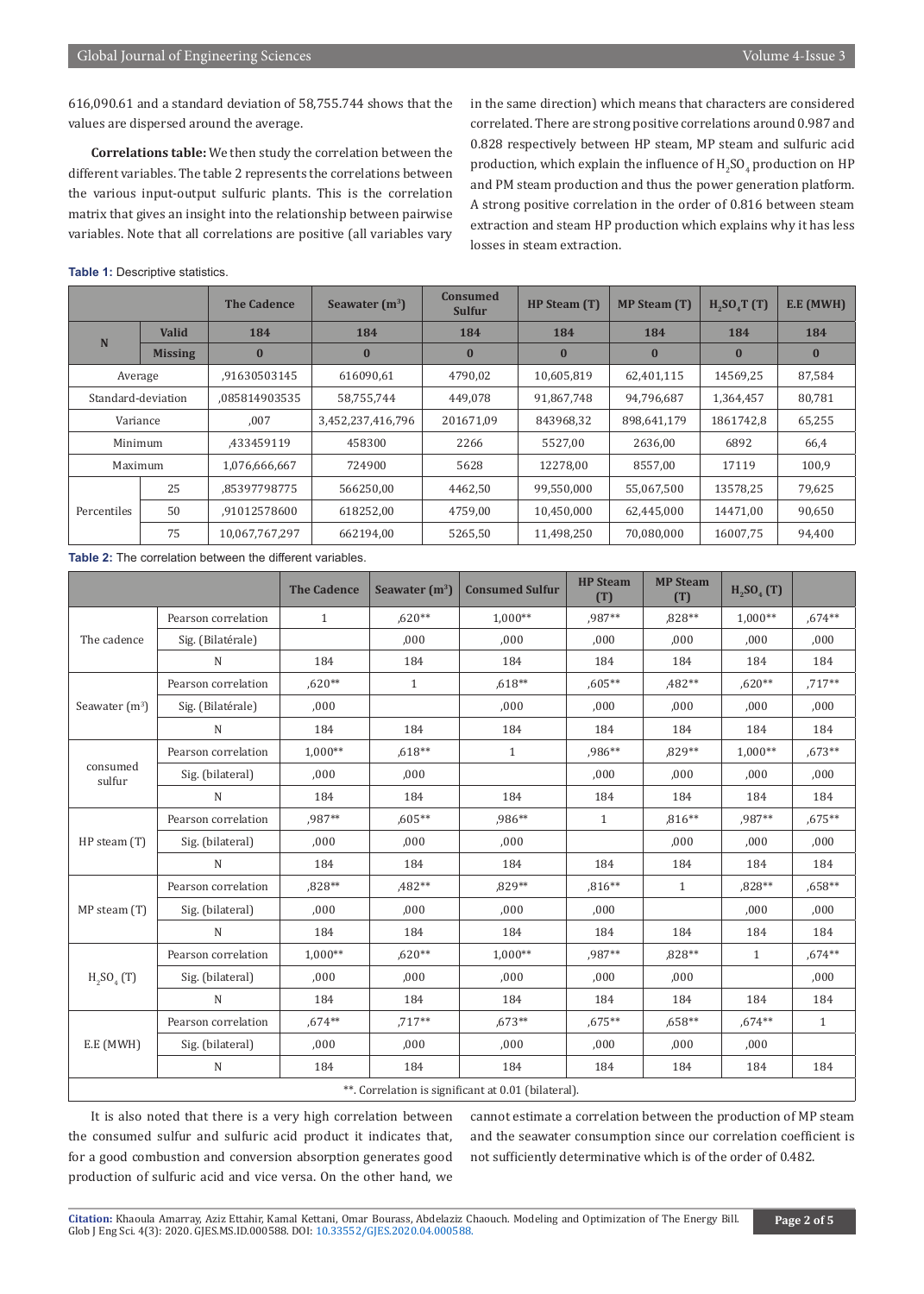#### **Linear regression**

A regression problem is to find a function *f* such that for all i, Yi is approximately equal to f(Xi). The simplest case is that of simple linear regression. In simple linear regression, it is to estimate the parameters and test the validity of the model [4,5].

$$
\forall_{i} \in \{1, \dots, n\}; Y_{i} = \beta_{1}X_{i} + \beta_{0} + \varepsilon_{i} \tag{1}
$$

With:

 $b_0$  is the intercept: The value of Y when X = 0.

 $b<sub>i</sub>$  is the slope: variation caused by the variation of one unit of X.

 $e_i$  is a random variable reflecting the inadequacy of the model.

We will estimate the  $β$  vector by a vector b. There will therefore be a straight:

$$
Y_i^{\wedge} = b_0 + b_1 x_i \tag{2}
$$

To estimate  $\beta_1$  and  $\beta_0$ , we use the famous method of least squares [6], which is to choose  ${\mathsf b}_1$  and  ${\mathsf b}_0$  therefore the sum of the squared differences ei between the observed values and calculated values is minimum.

The term that minimizes,  $\sum_{i}^{n} (Y_i - Y_i^{\wedge})^2$  named the sum of squared residuals (SCRes).

Where:

$$
e_i = Y_i - (b_0 + b_1 x_i)
$$
(3)  
We find: 
$$
\begin{cases} b_0 = \overline{y} - b_1 \overline{x} \\ b_i = \frac{\sum_{i=1}^n (x_i - \overline{x})(y_i - \overline{y})}{\sum_{i=1}^n (x_i - \overline{x})^2} \end{cases}
$$
(4)

We measure the adequacy of the estimated regression equation to the observed values yi by  $R^2$  "coefficient of determination" [7]:

$$
R^{2} = \frac{SC \operatorname{Re} g}{SC \operatorname{Re} g + SC \operatorname{Re} s} = \frac{SC \operatorname{Re} g}{SC \operatorname{Tr} t}; 0 \leq R^{2} \leq 1
$$
 (5)

 $R<sup>2</sup>$  expresses the percentage of the sum of total l square "explained 'by the estimated regression equation.

With:  
\n
$$
SC \text{Re} s = \sum_{i=1}^{n} (y_i - Y_i^{\wedge})^2
$$
 (6)  
\n
$$
SC \text{Re} g = \sum_{i=1}^{n} (Y_i^{\wedge} - Y_i)^2
$$
 (7)

 $\sqrt{2}$ 

**Table 4:** The model parameters and their degrees of significance.

$$
SC \operatorname{Re} g = \sum_{i=1}^{n} \left( y_i - \overline{y} \right)^2 \qquad (8)
$$

In our study we want to investigate the influence of the sulfur consumption in thermal power (HP steam), Indeed we wanted to know how to predict it from the quantity of sulfur consumed. To do this, we opted for the simple linear regression from data provided by the platform. This database includes various input-output sulfuric workshop.

**Variable introduced/ removed:** The Table 3, expresses the variables that have been introduced into the model, the two variables (dependent and independent) were included in the model, since we use a simple regression.

**Table 3:** The variables introduced into the model.

| <b>Model</b> | R     | $\mathbb{R}^2$ | Adjusted $\mathbb{R}^2$ | <b>Standard error of</b><br>estimation |
|--------------|-------|----------------|-------------------------|----------------------------------------|
|              | ,969a | .972           | .972                    | 15,287,498                             |

**Model summary:** On the summary table of the model below, SPSS calculary coefficient de correlation R quiets comprise entre -1, 1, which also represents the percentage of the variance (thermal energy) for the variable (consumed sulfur). It should be noted that a good linear fit involves R close to 1. In our case the value of the R correlation coefficient is 0.986, which is very significant if we raise to the square this coefficient we get the determination coefficient that determines how the regression equation is adapted to explain the distribution of points is about 0.972 confirming that the independent variable (consumed sulfur) influence on the independent variable (HP steam) and in this case steam production can be predicted from the consumption of the sulfur.

**The model parameters:** The last table gives us the model parameters and their degrees of significance.

From the table above, we can write:

$$
HP\ stream = 942, 77 + 2, 017 \times S_{con} \tag{9}
$$

Table 4 allows us to identify non-standardized coefficients that allow to know the way of relationship between the predictor and the dependent value. In our study the intercept is  $B = 942.773$  and the slope indicated by the B value for the independent variable sulfur consumed. And also, the standardized coefficients Beta ( $\beta$ ), which reflects the value that an independent explanatory weight can have on the dependent value.

| Model                      |               | <b>Non-Standardise Coefficients</b> | <b>Standardise Coefficients</b> |             | sig  |
|----------------------------|---------------|-------------------------------------|---------------------------------|-------------|------|
|                            |               | <b>Standard Error</b>               |                                 |             |      |
| 1 Constant Consumed Sulfur | 942.77,3,2017 | 121,064,025                         | .986                            | 778,780,166 | ,000 |

#### **Conclusion**

The maximum energy efficiency, a fundamental challenge for sustainability of production, suggests solutions for the mastery of electricity consumption. In our case, modeling and optimization of the energy bill was necessary. Indeed, thanks to the ACP method, synthesized and summarized data, we could highlight trends combinations or contrasts between individuals or between

**Citation:** Khaoula Amarray, Aziz Ettahir, Kamal Ke[ttani, Omar Bourass, Abdelaziz C](http://dx.doi.org/10.33552/GJES.2020.04.000588)haouch. Modeling and Optimization of The Energy Bill. Glob J Eng Sci. 4(3): 2020. GJES.MS.ID.000588. DOI: 10.33552/GJES.2020.04.000588.